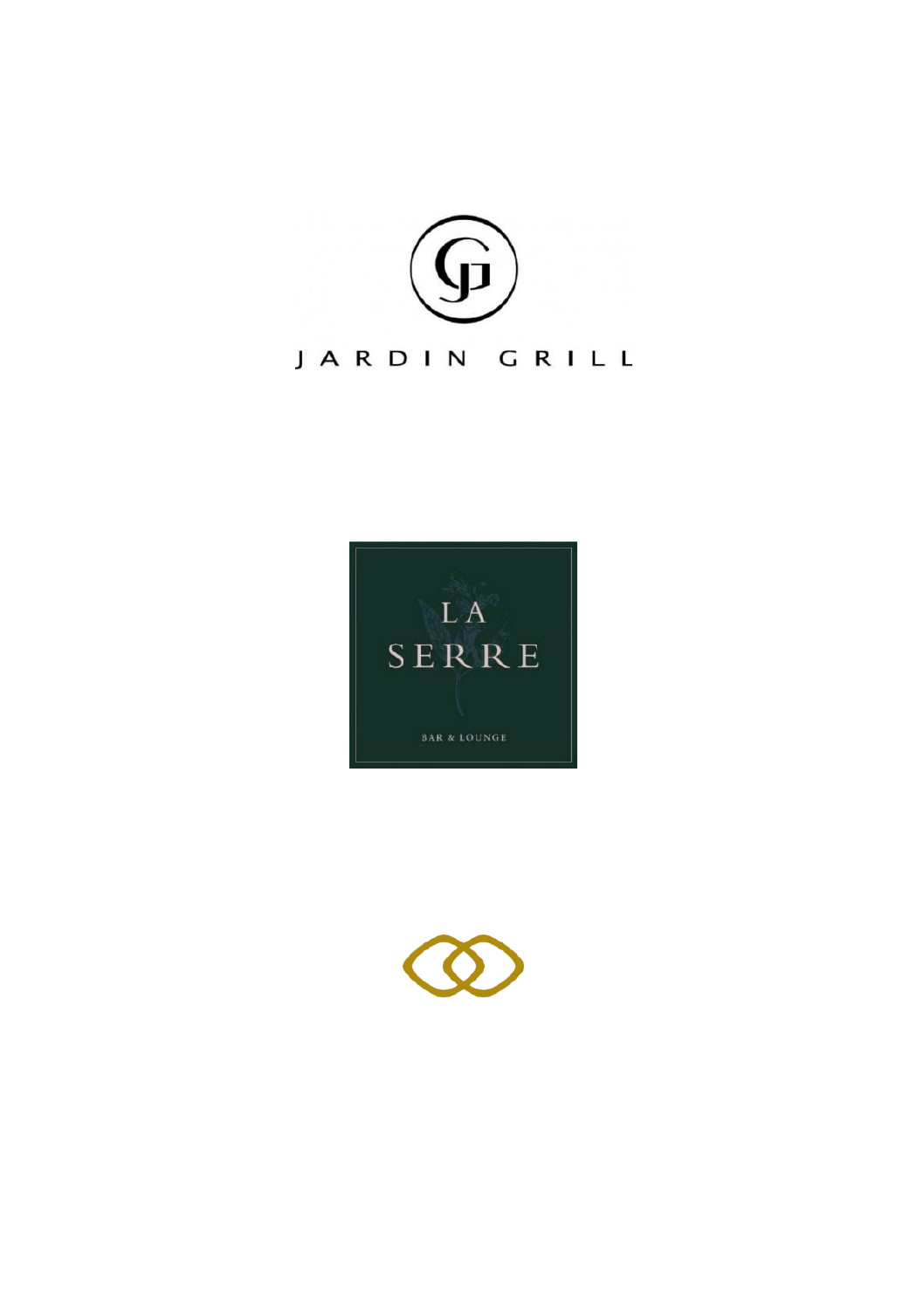## **C O C K T A I L S**

| <b>BONNIE SCOTCH</b><br>Scotch whisky, port, lemon, marmalade                                                              | 22 |
|----------------------------------------------------------------------------------------------------------------------------|----|
| RUM OLD FASHIONED<br>Añejo rum, bitters, orange, brown sugar                                                               | 21 |
| <b>VESPER MARTINI</b><br>Gin, vodka, dry vermouth, stirred and served straight, on the rocks<br>with olives or lemon twist | 21 |
| POMTROSA<br>Apple infused vodka, prosecco, mango, passionfruit                                                             | 20 |
| <b>BOTANIQUE</b><br>Tequila, lychee liqueur, lime, lemon                                                                   | 20 |
| APEROL SPRITZ<br>Aperol, sparkling wine, soda water, orange                                                                | 19 |
| MARIANITO<br>Rosso vermouth, gin, Campari, bitters                                                                         | 19 |
| <b>TĀ MAOTA</b><br>Tequila, amaretto, mandarin, cranberry                                                                  | 20 |
| WHISKY SIDECAR<br>Scotch whisky, Cointreau, lemon, sugar rim                                                               | 20 |
| LADY ROSINA<br>Gin, Chartreuse, orange, lime                                                                               | 19 |
| <b>FRENCH MARTINI</b><br>Vodka, Chambord, pineapple juice                                                                  | 21 |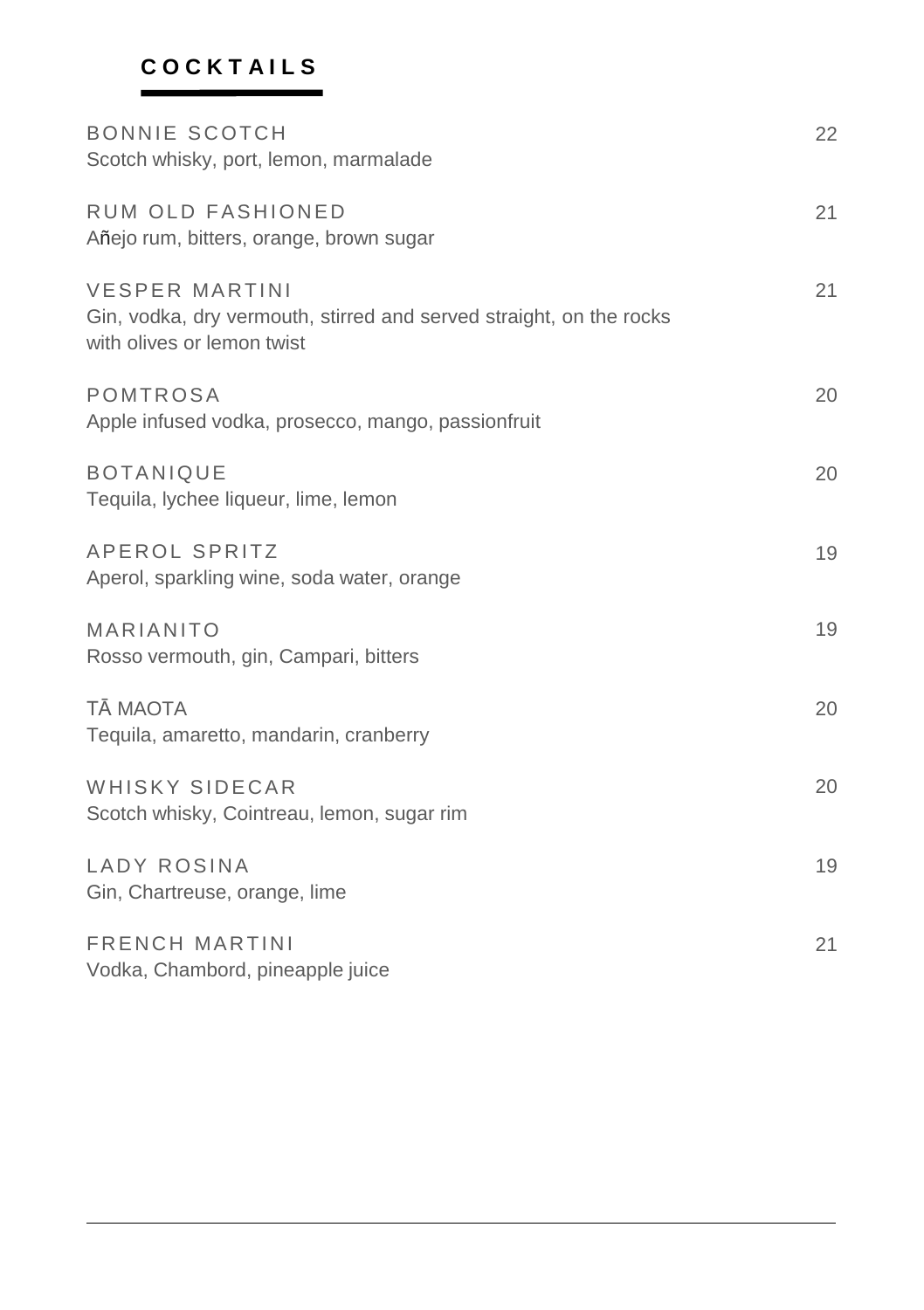### **S P A R K L I N G / C H A M P A G N E**

| Vintage                                                              | Btl |
|----------------------------------------------------------------------|-----|
| 2006 · Perrier-Jouët 'Belle Epoque' Rosé Grand Brut · Epernay · FRA  | 620 |
| $2010 \cdot$ Dom Perignon $\cdot$ Epernay $\cdot$ FRA                | 570 |
| 2008 · Veuve Clicquot 'La Grande Dame' · Brut · Reims · FRA          | 450 |
| 2018 · Clos Henri 'Chapel Block' · Blanc de Noirs · Marlborough · NZ | 135 |

| Non Vintage                                                      | 125ml | Btl |
|------------------------------------------------------------------|-------|-----|
| Makers 'Anonymous' · Prosecco · AUS                              | 13    | 69  |
| Cloudy Bay 'Pelorus' · Brut · Sparkling · Marlborough · NZ       | 21    | 99  |
| Veuve Clicquot · Ponsardin Brut · Champagne · France             | 33    | 179 |
| Krug · Grand Brut Cuvée · Reims · France                         |       | 595 |
| Piper-Heidsieck 'Sauvage' Rosé · Brut · Champagne · FRA          |       | 170 |
| Hans Herzog 'Therese' Rosé · Brut · Sparkling · Marlborough · NZ |       | 166 |
| Piper-Heidsieck · Brut · Champagne · FRA                         |       | 150 |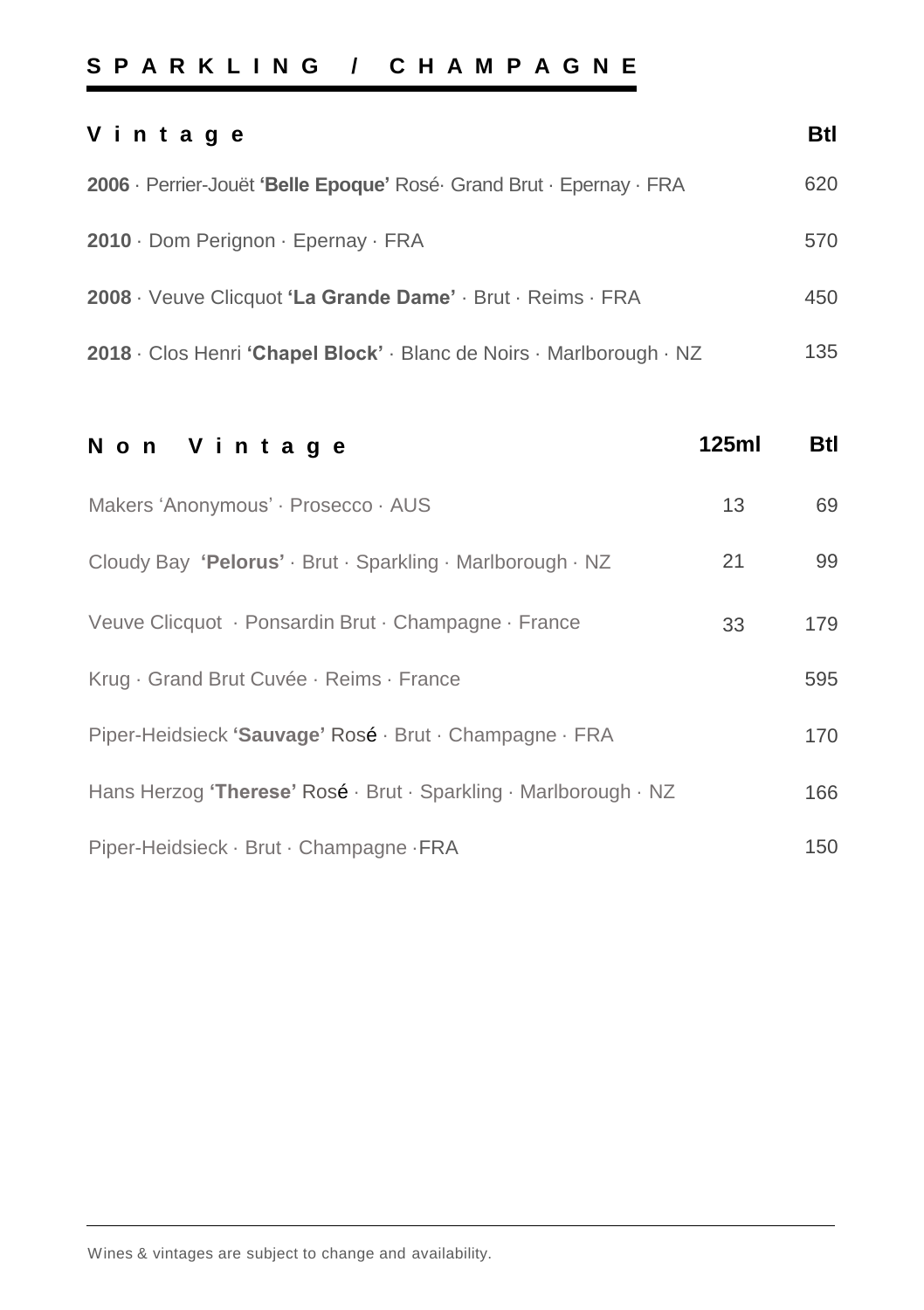### WHITE WINES

| <b>SAUVIGNON BLANC</b>                                                  | 150ml | 250ml | Btl |
|-------------------------------------------------------------------------|-------|-------|-----|
| 2020 · The Grayling · Waipara · NZ                                      | 13    | 21    | 56  |
| 2020 · Smith & Sheth 'CRU' · Marlborough · NZ                           | 15    | 24    | 69  |
| 2021 · Cloudy Bay · Marlborough · NZ                                    | 21    | 32    | 95  |
| 2016 · Clos Henri 'Broadbridge Clay' · Marlborough · NZ                 |       |       | 137 |
| 2017 · Hans Herzog 'Sur Lie' · Barrel Fermented · ·<br>Marlborough · NZ |       |       | 135 |
| 2017 · Church Road 'Grand Reserve' · Hawkes Bay · NZ                    |       |       | 105 |
| <b>CHARDONNAY</b>                                                       |       |       |     |
| 2019 · Abbots & Delaunay · Languedoc · FRA                              | 14    | 22    | 59  |
| 2019 · Huntaway 'Reserve' · Gisborne · NZ                               | 15    | 24    | 64  |
| 2019 · Faiveley Premier CRU 'Champ Gain' .<br>Puligny-Montrachet · FRA  |       |       | 415 |
| 2019 · Church Road 'TOM' · Hawke's Bay · NZ                             |       |       | 385 |
| 2019 · Pyramid Valley 'Field of Fire' · North Canterbury · NZ           |       |       | 283 |
| 2019 · Vasse Felix 'Heytesbury' · Margaret River · AUS                  |       |       | 201 |
| 2010 · Rolet 'Expression du Terroir' · Côtes du Jura · FRA              |       |       | 195 |
| 2019 · Alain Gras 'Saint Romain Blanc' · Côte De Beaune · FRA           |       |       | 193 |
| 2017 · Hans Herzog · Marlborough · NZ                                   |       |       | 152 |
| 2016 · Vignerons de Buxy 1er Cru · Montagny · FRA                       |       |       | 92  |
| 2019 · Auntsfield · Marlborough · NZ                                    |       |       | 82  |
| <b>PINOT GRIS</b>                                                       |       |       |     |
| $2020 \cdot$ The Grayling $\cdot$ East Coast $\cdot$ NZ                 | 13    | 21    | 56  |
| 2021 · Lake Hayes · Central Otago · NZ                                  | 18    | 28    | 82  |
| 2017 · Hans Herzog · Marlborough · NZ                                   |       |       | 119 |
| 2020 · Mt Difficulty 'Bannockburn' · Central Otago · NZ                 |       |       | 91  |
| 2020 · Black Barn · Hawke's Bay · NZ                                    |       |       | 67  |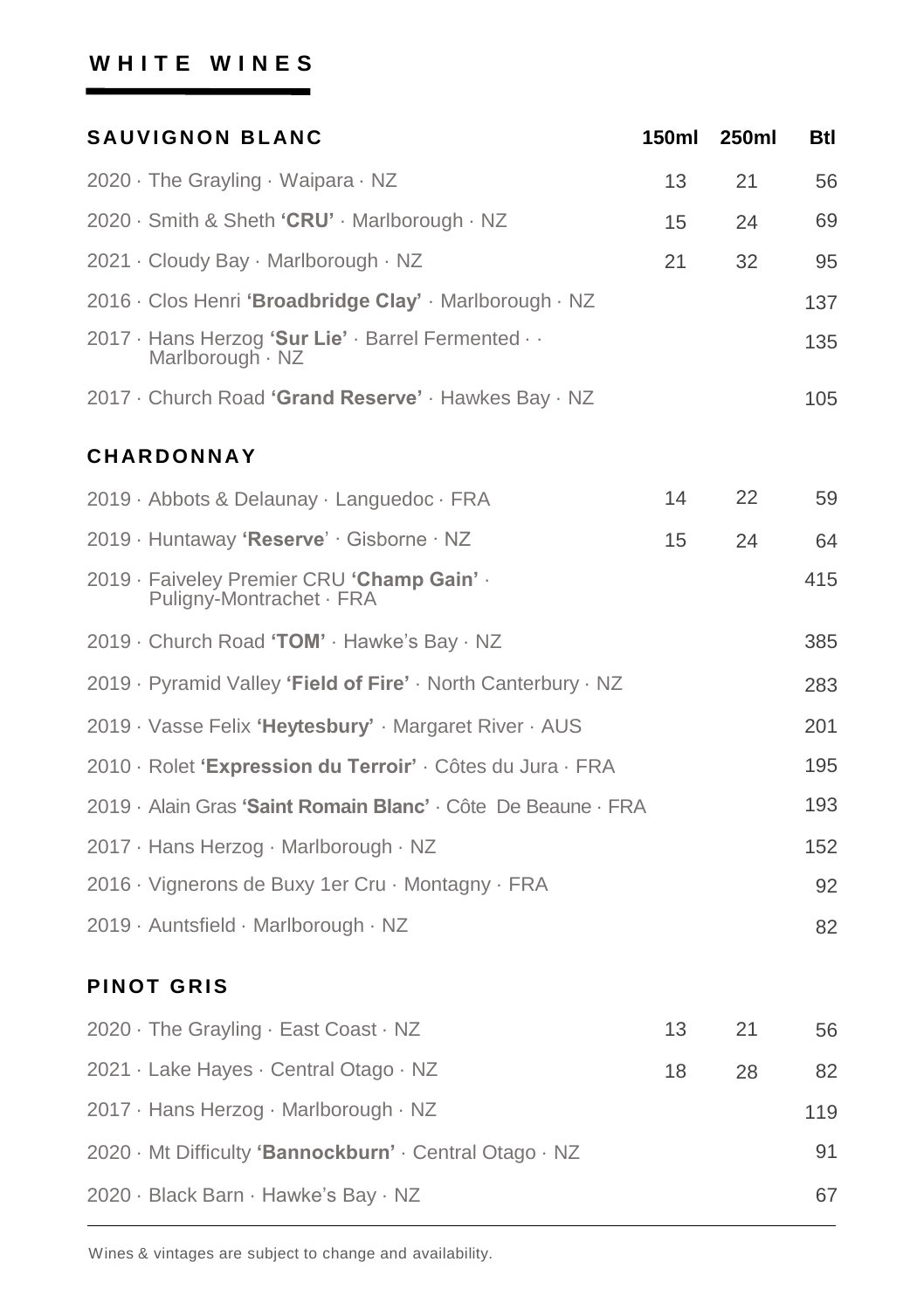| <b>RIESLING</b>                                                                                                     |    | 150ml 250ml | <b>Btl</b> |
|---------------------------------------------------------------------------------------------------------------------|----|-------------|------------|
| 2020 · Rippon 'Jeunesse' · Central Otago · NZ                                                                       | 16 | 26          | 70         |
| 2015 · René Muré 'Signature' · Alsace · FRA                                                                         |    |             | 94         |
| 2019 · Greywacke · Marlborough · NZ                                                                                 |    |             | 75         |
| 2016 · Pewsey Vale · Eden Valley · AUS                                                                              |    |             | 59         |
| <b>OTHER WHITE VARIETALS</b>                                                                                        |    |             |            |
| 2014 · Paul Jaboulet Aîné 'Le Chevalier de Sterimberg' ·<br>Marsanne, Roussanne · Hermitage · FRA                   |    |             | 280        |
| 2016 · Henri Bourgeois 'La Demoiselle de Bourgeois' ·<br>Pouilly-Fumé · Hermitage · FRA                             |    |             | 159        |
| 2019 · Domaine Vincent Carême Vouvray Chenin Blanc ·<br>Loire Valley · FRA                                          |    |             | 148        |
| 2015 · Hans Herzog Grüner Veltliner · Marlborough · NZ                                                              |    |             | 135        |
| 2016 · Hans Herzog 'Mistral' Viogner, Marsanne, Roussanne<br>Marlborough · NZ                                       |    |             | 133        |
| 2018 · Trinity Hill 'Gimblett Gravels' Marsanne, Viogner ·<br>Hawkes Bay · NZ                                       |    |             | 82         |
| 2017 · Paul Jaboulet Aîné 'Parallèle 45 Blanc' · Grenache,<br>Marsanne, Viogner, Bourboulenc · Côtes Du Rhône · FRA |    |             | 80         |
| 2015 · Te Whare Ra 'Toru' Gewürztraminer, Riesling, Pinot Gris ·<br>Marlborough · NZ                                |    |             | 63         |
| ROSÉ WINES                                                                                                          |    |             |            |

| 2020 · Aurum · Central Otago · NZ                        |    | 17 27 | 78 |
|----------------------------------------------------------|----|-------|----|
| 2020 · Triennes IGP · Provence · FRA                     | 15 | 24    | 65 |
| 2020 · Minuty 'M' · Provence · FRA                       |    |       | 82 |
| 2020 · Campo Viejo · Rioja · Spain                       |    |       | 69 |
| 2020 · Gabriel Meffre 'La Châsse' · Côtes du Rhône · FRA |    |       | 65 |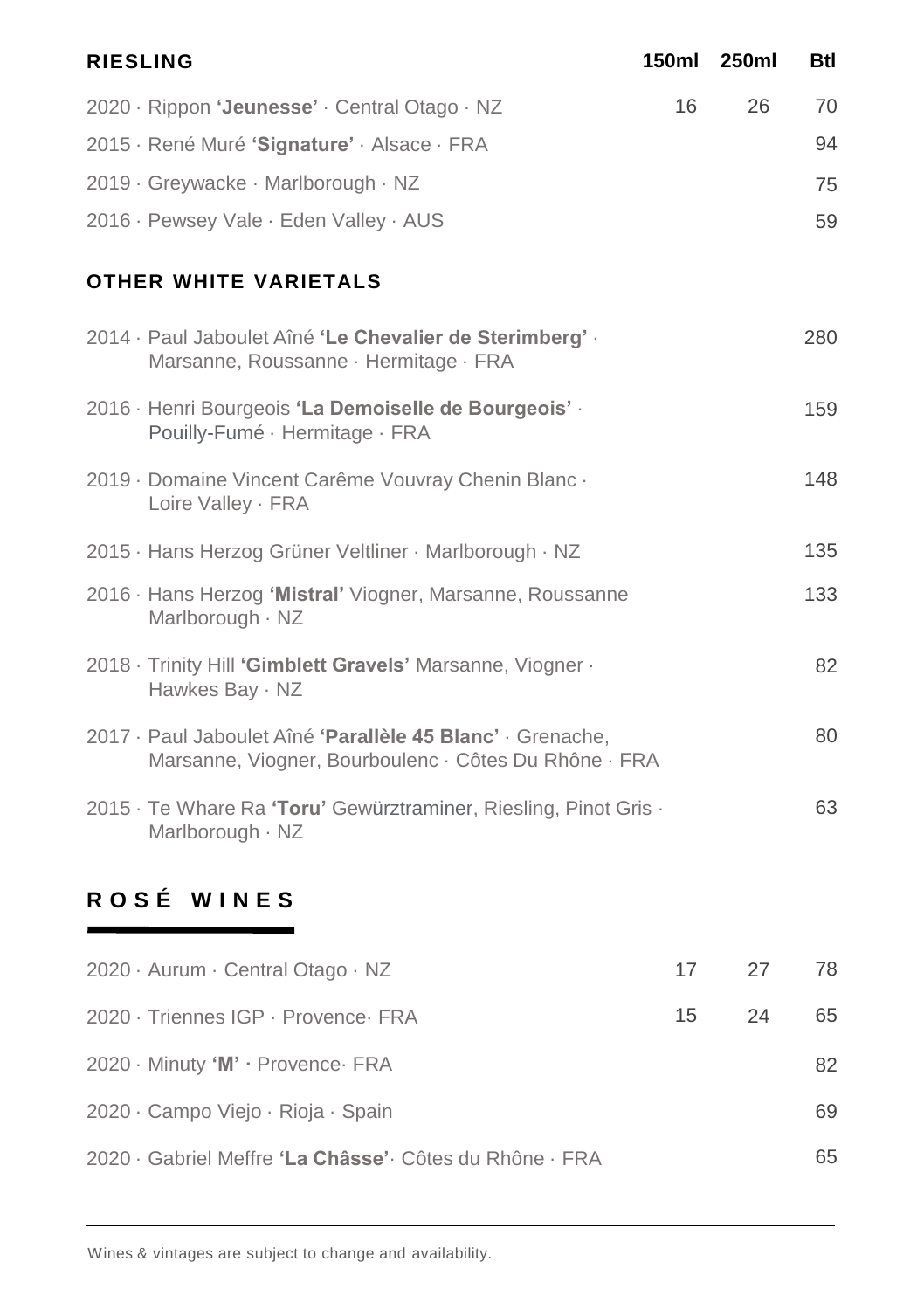### **R E D W I N E S**

| <b>PINOT NOIR</b>                                                                   | <b>150ml</b> | 250ml | <b>Btl</b> |
|-------------------------------------------------------------------------------------|--------------|-------|------------|
| 2019 · The Grayling · Waipara · NZ                                                  | 13           | 21    | 55         |
| 2019 · Pencarrow · Martinborough · NZ                                               | 17           | 27    | 72         |
| 2020 · Two Paddocks 'Picnic' · Central Otago · NZ                                   | 18           | 28    | 79         |
| 2018 · Craggy Range 'Aroha' · Martinborough · NZ                                    |              |       | 335        |
| 2019 · Pyramid Valley 'Earth Smoke' · North Canterbury · NZ                         |              |       | 283        |
| 2017 · Faiveley 'Vieilles Vigne' Gevrey-Chambertin · Burgundy · FRA                 |              |       | 235        |
| 2017 · Chevalier 'Père et Fils' Gevrey-Chambertin Côte de Nuits ·<br>Burgundy · FRA |              |       | 199        |
| 2017 · Rippon 'Rippon Mature Vine' Central Otago, NZ                                |              |       | 159        |
| 2016 · Clos Henri · Marlborough · NZ                                                |              |       | 145        |
| 2014 · Hans Herzog · Marlborough · NZ                                               |              |       | 139        |
| 2018 · Craggy Range 'Te Muna' · Martinborough · NZ                                  |              |       | 120        |
| 2016 · Thomson 'Surveyor Thomson' · Central Otago, NZ                               |              |       | 112        |
| 2019 · Mt Difficulty 'Roaring Meg' · Central Otago · NZ                             |              |       | 89         |

### SHIRAZ / SYRAH

| 2017 · d'Arenberg 'Footbolt' · Shiraz · AUS                              | 15 | 24 | 68  |
|--------------------------------------------------------------------------|----|----|-----|
| 2019 · Church Road · Syrah · Hawke's Bay · NZ                            | 17 | 27 | 77  |
| 2019 • Church Road 'TOM' • Syrah • Hawke's Bay • NZ                      |    |    | 560 |
| 2014 · Paul Jaboulet Aîné 'Les Jumelles' · Syrah ·<br>Rhône Valley · FRA |    |    | 422 |
| 2017 · Trinity Hill 'Homage' · Syrah · Hawke's Bay · NZ                  |    |    | 315 |
| 2017 • Jim Barry 'The McRae Wood' · Shiraz · Claire Valley AUS           |    |    | 159 |
| 2017 · Torbreck 'Woodcutter's' · Shiraz · Barossa Valley · AUS           |    |    | 106 |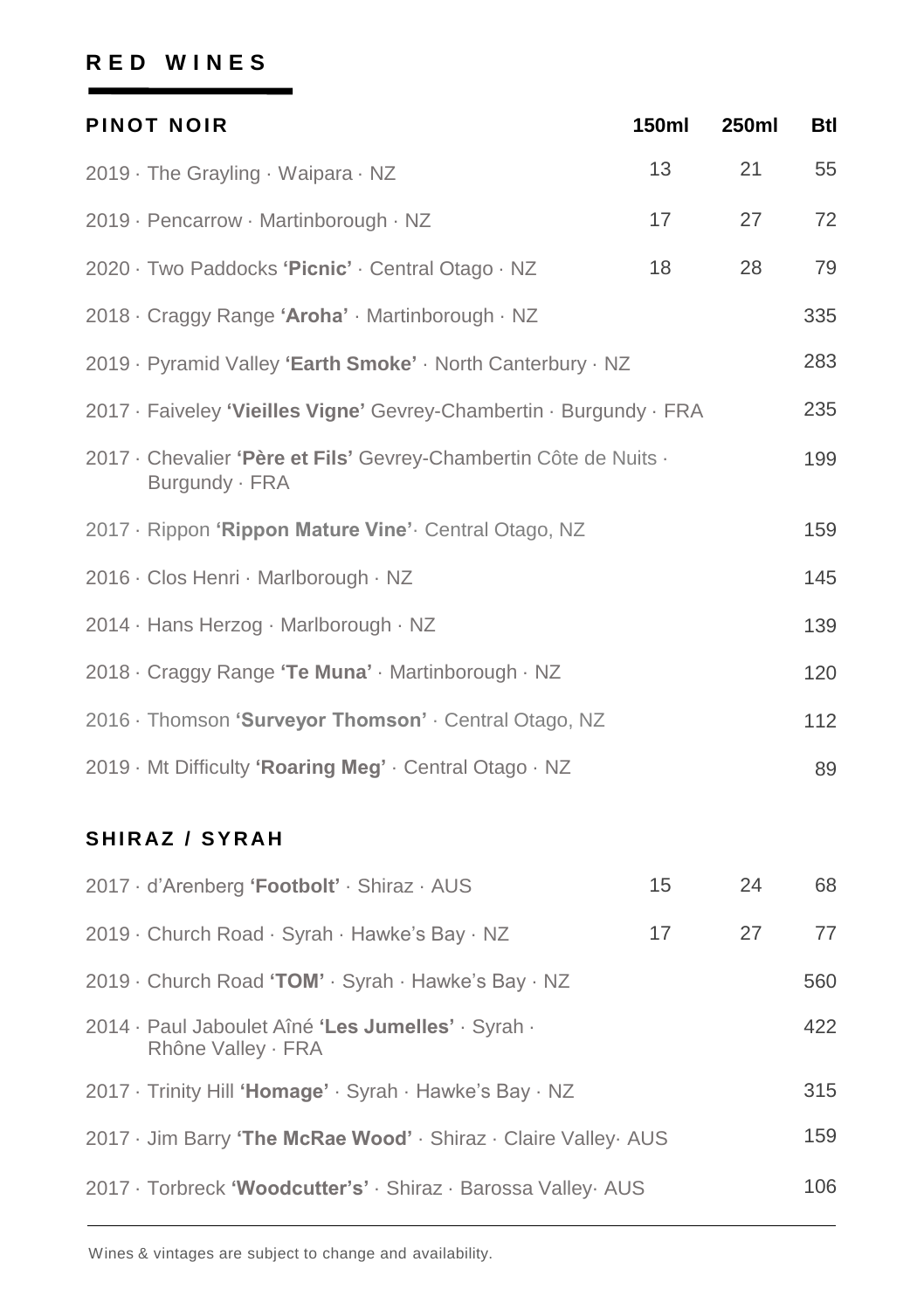| OTHER RED VARIETALS                                                                            | <b>150ml</b> | <b>250ml</b> | Btl |
|------------------------------------------------------------------------------------------------|--------------|--------------|-----|
| 2018 · Campo Viejo Tempranillo · Rioja · SPAIN                                                 | 15           | 24           | 69  |
| 2019 · Lafite Rothschild 'Les Legendes' · Bordeaux<br><b>FRA</b>                               | 15           | 24           | 69  |
| 2018 · Craggy Range Merlot · Hawke's Bay · NZ                                                  | 18           | 28           | 82  |
| 2019 · Church Road 'TOM' Cabernet Sauvignon Merlot ·<br>Hawke's Bay · NZ                       |              |              | 550 |
| 2014 · Vega Sicilia 'Alion' DOC · Tempranillo ·<br>Ribera del Duero · SPAIN                    |              |              | 405 |
| 2012 · E. Guigal 'Brune et Blonde' · Syrah, Viogner<br>Côte-Rôtie · FRA                        |              |              | 340 |
| 2017 · Ogier 'Clos de l'Oratoire des Papes' ·<br>Chateauneuf-du-Pape · Rhône Valley · FRA      |              |              | 215 |
| 2011 · Gillman · Cab Franc, Merlot, Malbec · Matakana · NZ<br>Bottle N-1194 of 2,207           |              |              | 190 |
| 2014 · Hans Herzog 'Spirit of Marlborough' ·<br>Cab Sauv, Merlot, Cab Franc · Marlborough · NZ |              |              | 166 |
| 2018 · Hans Herzog · Lagrein · Martinborough · NZ                                              |              |              | 150 |
| 2018 · Hans Herzog · Tempranillo · Martinborough · NZ                                          |              |              | 147 |
| 2015 · Hans Herzog · Zweigelt · Marlborough · NZ                                               |              |              | 144 |
| 2019 · Prunotto 'Occhetti' · Nebbiolo · Piemonte · d'Alba · ITA                                |              |              | 110 |
| 2012 · Bodegas Conde Valdemar 'Reserva' · Tempranillo<br>Rioja · SPAIN                         |              |              | 99  |
| 2014 · Campo Viejo 'Reserva' · Tempranillo · Rioja · SPAIN                                     |              |              | 95  |
| 2019 · Antinori 'Pèppoli' Chianti Clasico · Tuscany · ITA                                      |              |              | 94  |
| 2018 · Montes 'Alpha' Carménère · Cochagua Valley · Chile                                      |              |              | 79  |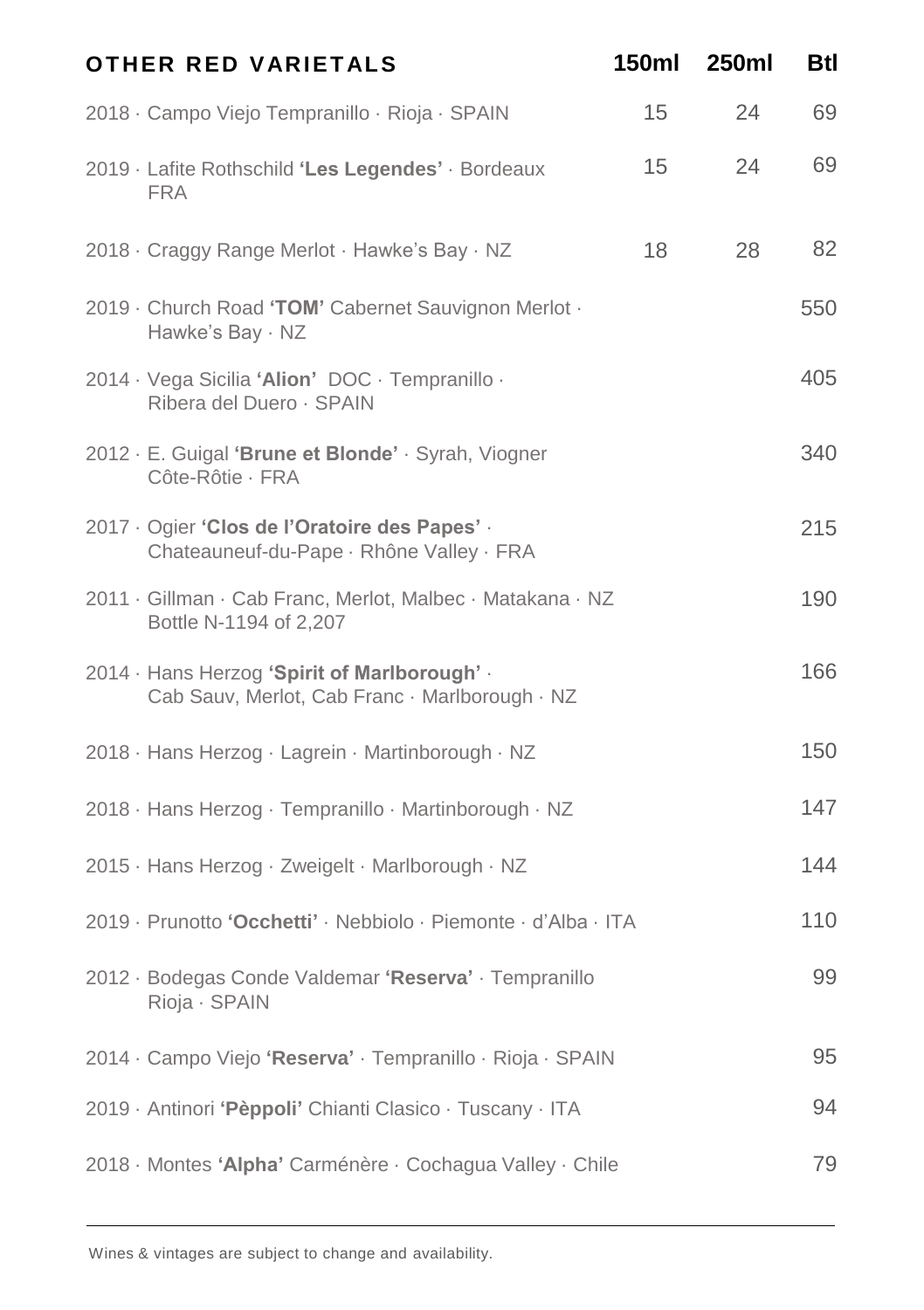## **DESSERT & FORTIFIED WINE**

|                                                                                                     | 60 <sub>ml</sub> | <b>Btl</b> |
|-----------------------------------------------------------------------------------------------------|------------------|------------|
| SAUVIGNON SEMILLON<br>2018 Garonnelles 'Lucien Lurton et Fils' · 375m · Sauternes<br>Bordeaux · FRA | 18               | 97         |
| <b>MUSCAT</b><br>NV · Yalumba 'Museum' · Fortified · 375ml · Victoria · Australia                   | 16.5             | 88         |
| NOBLE SAUVIGNON BLANC<br>2018 · The Ned · 375ml · Marlborough · NZ                                  | 14               | 69         |
| <b>FURMINT</b><br>2015 · Tokaj Oremus '3 Puttonyos' · 500ml · Tokaj · Hungary                       |                  | 229        |
| BOTRYTIS RIESLING<br>2017 · Hans Herzog · 750ml · Marlborough · NZ                                  |                  | 383.       |

### **P O R T & S H E R R Y**

| <b>SHERRY</b><br>Rey Fernando de Castilla 'Premium Amontillado' · White · 750ml<br>Jerez Spain | 15 | 208  |
|------------------------------------------------------------------------------------------------|----|------|
| FINE TAWNY PORT<br>Sandeman · 750 ml<br>Porto · Portugal                                       | 14 | 159  |
| TAWNY PORT<br>Taylors 10 years · 750 ml<br>Porto · Portugal                                    | 17 | 166. |
| <b>SHERRY</b><br>Valdespino 'El Candado' Pedro Ximénez · Red · 375ml<br>Jerez Spain            | 15 | 80   |

## **S A K E ( 7 5 0 m l )**

 $\sim$ 

| Zenkuro 'White Cloud' Nigori Junmai · Queenstown · NZ       | 150  |
|-------------------------------------------------------------|------|
| Zenkuro 'Sleeping Giant' Tokubetsu Junmai · Queenstown · NZ | 146  |
| Zenkuro 'Nama Sake' Junmai Ginjo · Queenstown · NZ          | 139. |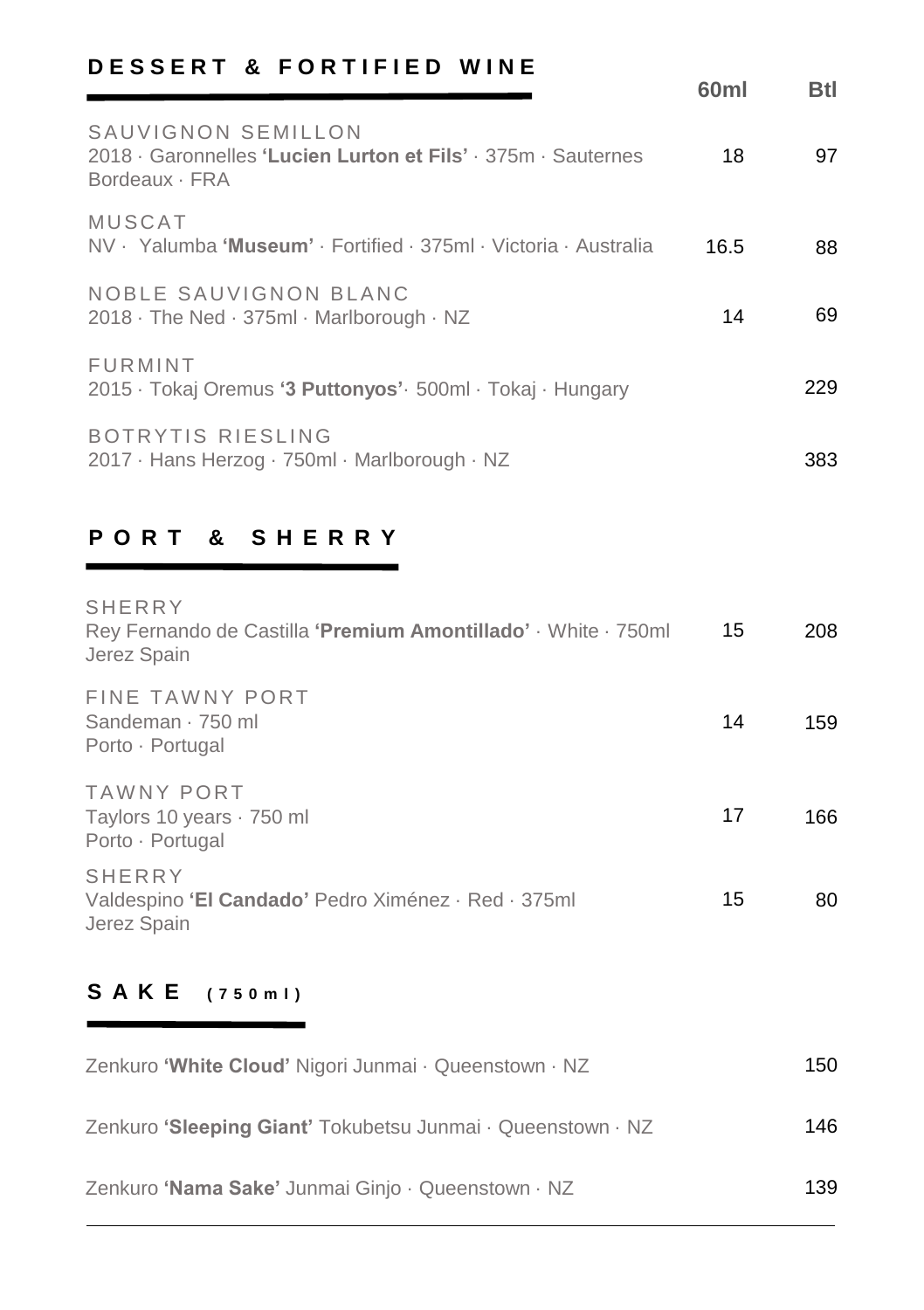#### **B E E R**

| Panhead 'Supercharger' APA<br>5.7% ABV - Upper Hutt, Wellington, NZ | 12 <sup>2</sup> |
|---------------------------------------------------------------------|-----------------|
| Panhead 'Port Road' Pilsner<br>5.2% ABV - Upper Hutt, Wellington    | 12              |
| Stella Artois<br>5% ABV - Belgium                                   | 12              |
| Corona<br>4.6% ABV - Mexico                                         | 12              |
| Steinlager 'Classic'<br>5% ABV - Auckland, NZ                       | 10 <sup>°</sup> |
| Little Creatures Pale Ale<br>6.5% ABV - Australia                   | 13              |
| Mac's 'Mid Vicious' Pale Ale<br>2.5% ABV - Nelson, NZ               | 10 <sup>°</sup> |
| Pure Blonde 'Low Carb'<br>4.6% ABV - Australia                      | 10 <sup>1</sup> |
| Mac's 'Black'<br>4.8% ABV - Nelson, NZ                              | 12              |
| Mac's 'Cloudy Apple' Cider<br>4.7% ABV - Nelson, NZ                 | 10 <sup>1</sup> |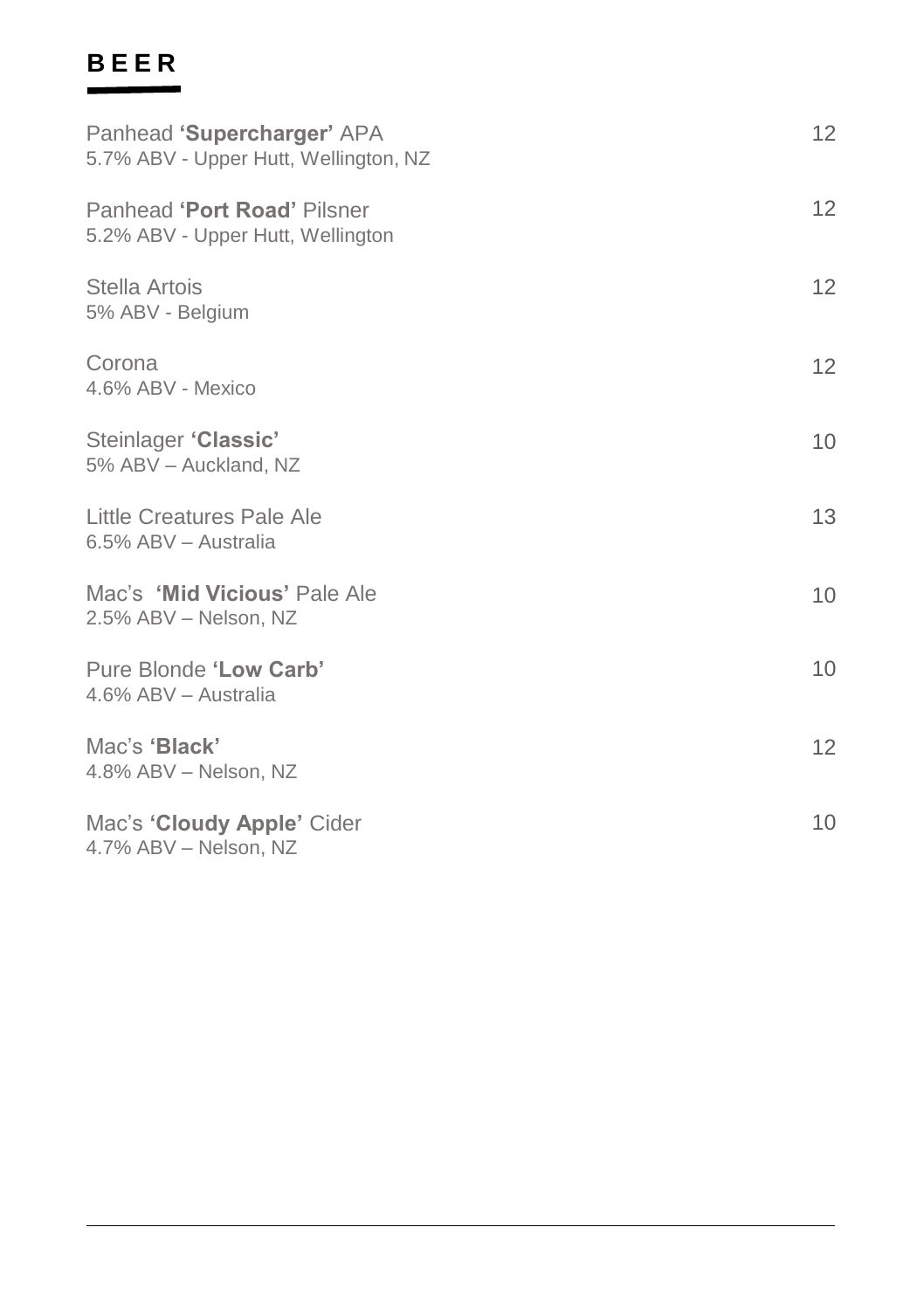## **V O D K A**

| 42 Below<br>New Zealand - Medium-strength nuttiness, sweet aftertaste and a<br>slightly bitter finish with hints of citrus.                         | 11 |
|-----------------------------------------------------------------------------------------------------------------------------------------------------|----|
| <b>Belvedere</b><br>Poland - Notes of vanilla and rye, lingering white pepper spice.                                                                | 14 |
| <b>Absolut Citron</b><br>Sweden - Clean and tangy citrusy aromas. Sweet and spicy notes, a<br>little cinnamon, lime peel and mandarins.             | 10 |
| <b>Absolut</b><br>Sweden - Distinct aroma with a touch of wheat sweetness. Smooth<br>finish.                                                        | 10 |
| <b>Ketel One</b><br>The Netherlands - Slight citrus aromas, hint of spices and smooth<br>offering of wheat with a slight sweetness.                 | 12 |
| <b>Grey Goose</b><br>France - Slightly sweet, with lemongrass and pepper notes.                                                                     | 14 |
| <b>TEQUILA</b>                                                                                                                                      |    |
| Sauza 'Tres Generaciones' Añejo<br>Mexico - Slightly burnt toast with vanilla and a subtle waft of green<br>melon and notes of cracked black pepper | 15 |
| <b>Olmeca Reposado</b><br>Mexico - Brazil nuts, floral lilac, cardamom spice and stewed apple.<br>Notes of oak                                      | 11 |
| Olmeca 'Altos' Plata<br>Mexico - Sweet, herbal, citrusy and spicy with notes of roasted agave,<br>pepper and tobacco                                | 12 |
| <b>Avión Silver</b><br>Mexico - Soft tropical fruit sweetness with notes of vanilla and pineapple                                                   | 15 |
| Herradura Añejo<br>Mexico - Soft tropical fruit sweetness with notes of vanilla and<br>pineapple                                                    | 14 |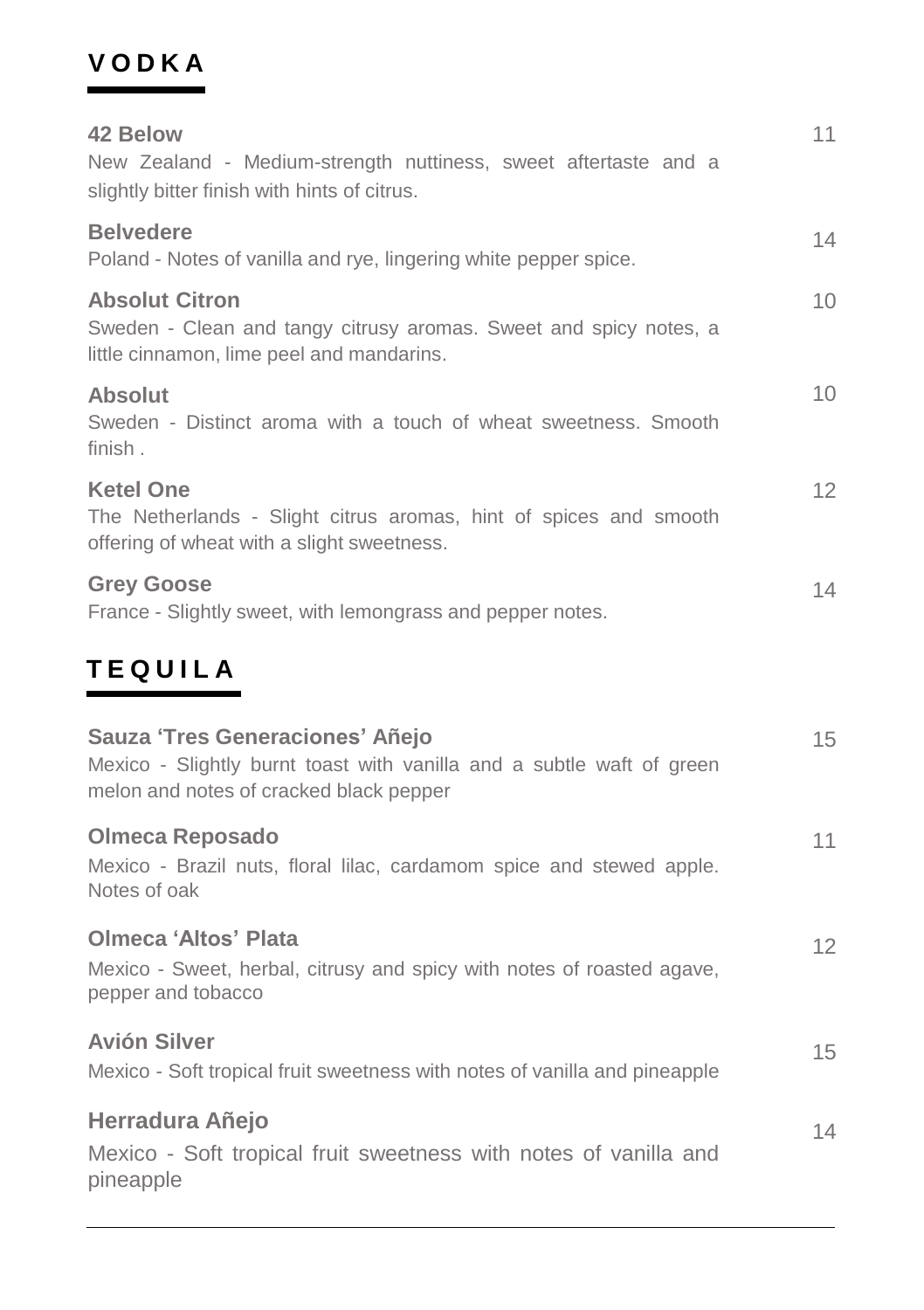#### **G I N Contract**

| <b>Malfy</b><br>Italy - Distilled with juniper and lemons from the Italian coast. Delivers an<br>explosion of lemon. Distillery with great heritage. It is reminiscent of<br>limoncello            | 12 |
|----------------------------------------------------------------------------------------------------------------------------------------------------------------------------------------------------|----|
| <b>Malfy Rosa</b><br>Italy - Tangy pink grapefruit at the fore, balanced well by peppery juniper<br>and a touch of thyme                                                                           | 12 |
| <b>Scapegrace 'Gold'</b><br>New Zealand - Big, fresh nose with pronounced aromatic intensity. A place<br>where juniper, orange peel and deep spice aromas. Citrus and juniper are<br>also dominant | 16 |
| <b>Scapegrace 'Black'</b><br>New Zealand - Surprisingly fruity, with lemon and pineapple upfront.<br>Peppery and oily, with hints of mint leaf developing and slow build of spicy<br>juniper       | 15 |
| Mare<br>Spain - Hints of soapiness and perfume. Very herbal and aromatic with<br>berry fruits, coriander, citrus zest and tart juniper                                                             | 15 |
| <b>MGC Melbourne Gin Company</b><br>Australia - Eleven botanicals, both local and exotic, are each individually<br>extracted. Smooth and slightly surprising gin                                   | 13 |
| <b>Tanqueray N.10</b><br>England - Fresh grapefruit, orange, lime and chamomile provide a<br>refreshing flavour.                                                                                   | 15 |
| <b>Tanqueray</b><br>England – Citrus zest, juniper oil, with spicy notes of orange and lemon<br>peel, a little aniseed                                                                             | 11 |
| <b>The Botanist</b><br>Scotland - Big notes of citrus, delicate menthol and flowers everywhere.                                                                                                    | 14 |
| Hendrick's<br>Scotland - Aromatic blend of spices and floral scents. Floral and citrus notes<br>and the smoothness of cucumber is apparent                                                         | 15 |
| <b>Bombay Sapphire</b><br>England - Light and piney juniper, with soft peppery warmth building.<br>Sweetness of sugared almond and angelica develop.                                               | 11 |
| <b>Hayman's Sloe</b><br>England - Fresh lemony aroma, soft, drying juniper-pepper spiciness                                                                                                        | 11 |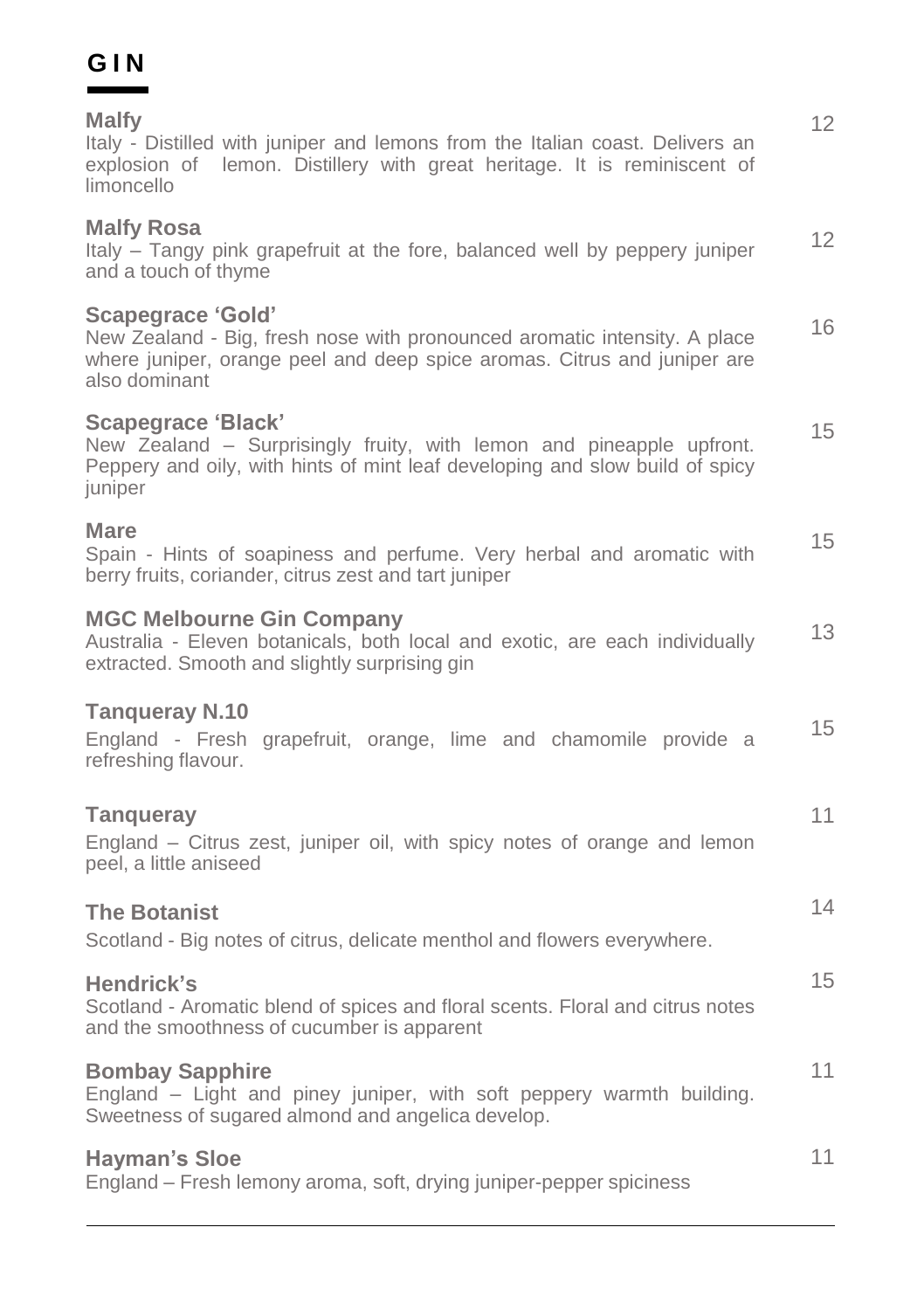#### **RUM** $\sim$

| <b>Kraken</b><br>United States - Nutmeg, vanilla and cinnamon, dark chocolate, clove,<br>Christmas cake and toffee                                                                  | 13 |
|-------------------------------------------------------------------------------------------------------------------------------------------------------------------------------------|----|
| Mount Gay 'XO'<br>Barbados - Oaky and dry. Very fragrant, sweet, fruity and tropical                                                                                                | 15 |
| <b>Appleton 'Signature'</b><br>Jamaica - Caramelised pineapple and candied ginger, with a drizzle of<br>treacle and ripe fruit                                                      | 11 |
| <b>Bacardi 'Carta Blanca'</b><br>Puerto Rico - Light and fresh with a little spice and pepper. Hints of<br>tropical fruit and a note of dark brown sugar, winter spice and vanilla. | 10 |
| <b>Bundaberg</b><br>Australia - Brown sugar, cinnamon, Jamaican ginger cake and soft oak                                                                                            | 10 |
| <b>Havana Club 3 years</b><br>Cuba - Notes of marzipan, citrus, allspice, ground ginger, a little lime<br>and gentle oak. Citrus, vanilla and oak                                   | 10 |
| <b>Havana Club 7 years</b><br>Cuba - Sweet and buttery, notes of toffee, honeycomb and coffee, a<br>little spice. Full and rich with notes of cigar box, guava and banana leaf      | 13 |
| Flor de Caña 12 years<br>Nicaragua - Toffee, apple and buttery vanilla                                                                                                              | 15 |
| <b>Matusalem 15 years</b><br>Dominican Republic - Enticing aromas of sweet spice, Christmas cake<br>and toasty oak. Plenty of rich and fruity spice                                 | 14 |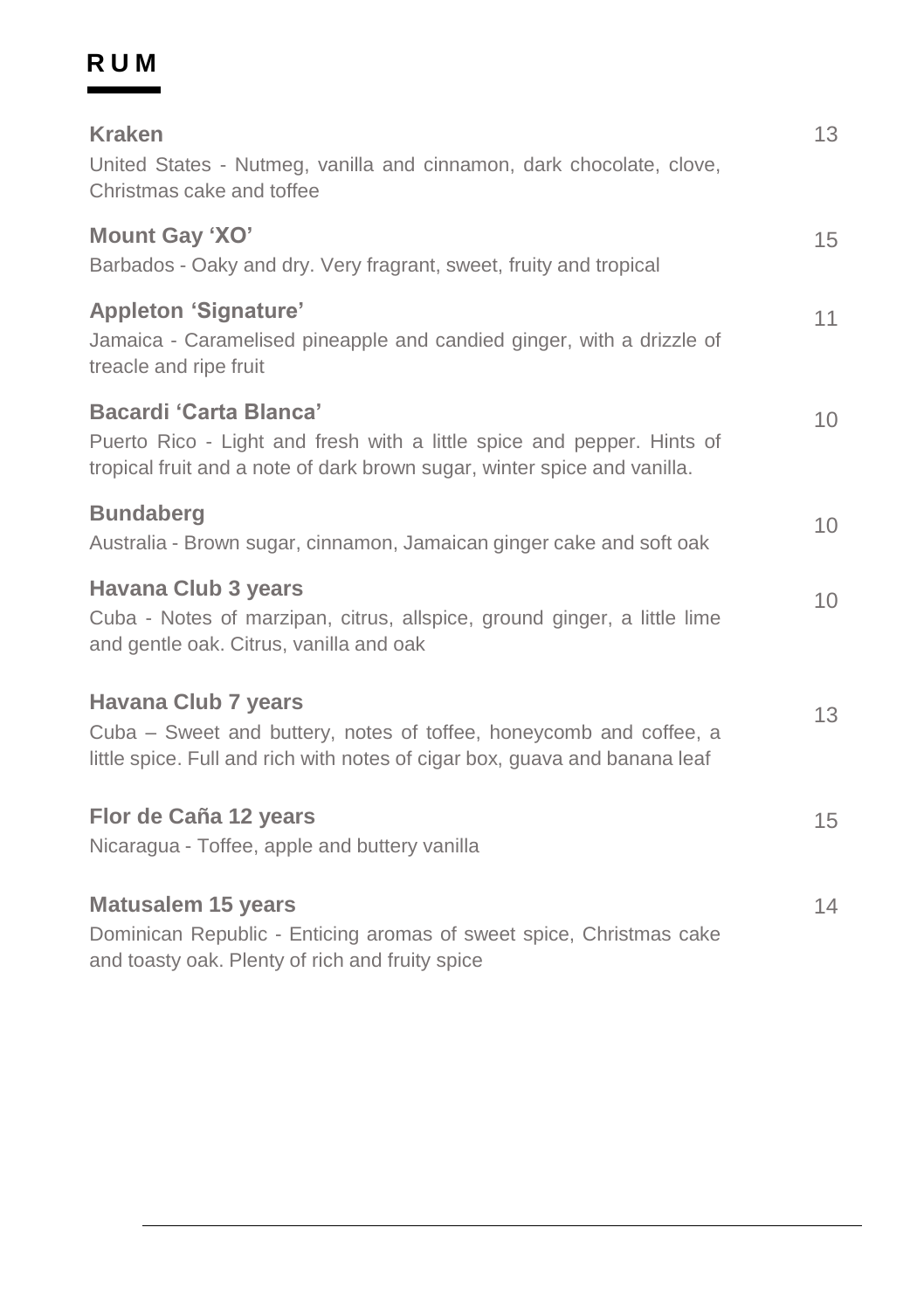# WHISKY / BOURBON

| Ardbeg 'Uigeadail' 57%<br>Scotland - Notes of peat and dark sugar, freshly ground espresso bean,<br>ripe fruit and black forest honey                          | 23 |
|----------------------------------------------------------------------------------------------------------------------------------------------------------------|----|
| Auchentoshan 12 years 40%<br>Scotland - Hazelnut with hints of cinnamon and lemon. A butterscotch<br>sweetness adds to the overall complexity                  | 15 |
| Cragganmore 12 years 40%<br>Scotland - Rich, honey, stone fruits, chestnuts, walnuts, almonds and<br>berries                                                   | 17 |
| Chivas Regal 12 years 40%<br>Scotland - Vanilla custard, hints of aniseed, lemon curd and butter toffee.<br>Wood shavings and dried banana                     | 13 |
| Chivas Regal 18 yeas 40%<br>Scotland - Winter spices and barley, Seville orange marmalade and oak                                                              | 20 |
| Chivas Regal 'Royal Salute' 21 years<br>Scotland - Full, deep fruity flavours with a subtle smokiness                                                          | 41 |
| Chivas Regal 25 years 40%<br>Scotland - Rich, nutty and thick with notes of malt and berry fruits, hints<br>of liquorice, raspberries and sweet porridge oats. | 77 |
| Dalmore 15 years 40%<br>Scotland - Chocolate orange, fruitcake, sherry, winter spice and stem<br>ginger in syrup with hints od anise and a little hickory      | 27 |
| Glenlivet 18 years 43%<br>Scotland - Notes of sultanas and sherry peels, barley sugars and toasty<br>cereals with petals and apple blossom. Spicy oak notes.   | 25 |
| Glenfiddich 12 years 40%<br>Scotland - Big notes of citrus, delicate menthol and flowers everywhere.                                                           | 14 |
| Glenmorangie 18 years 43%<br>Scotland - Balanced between honey, malt and flowery scents. Dates and<br>figs emerge in the background with a hint of wood smoke. | 26 |
| Lagavulin 16 years 43%<br>Scotland - Big, very concentrated and redolent of iodine, sweet spices,<br>mature Sherry and creamy vanilla.                         | 23 |
| Laphroaig 10 years 40%<br>Scotland - Big, smoky and liquorice. Big dose of salt. Slightly sweet with<br>notes of classic iodine and cool wood smoke            | 17 |
|                                                                                                                                                                |    |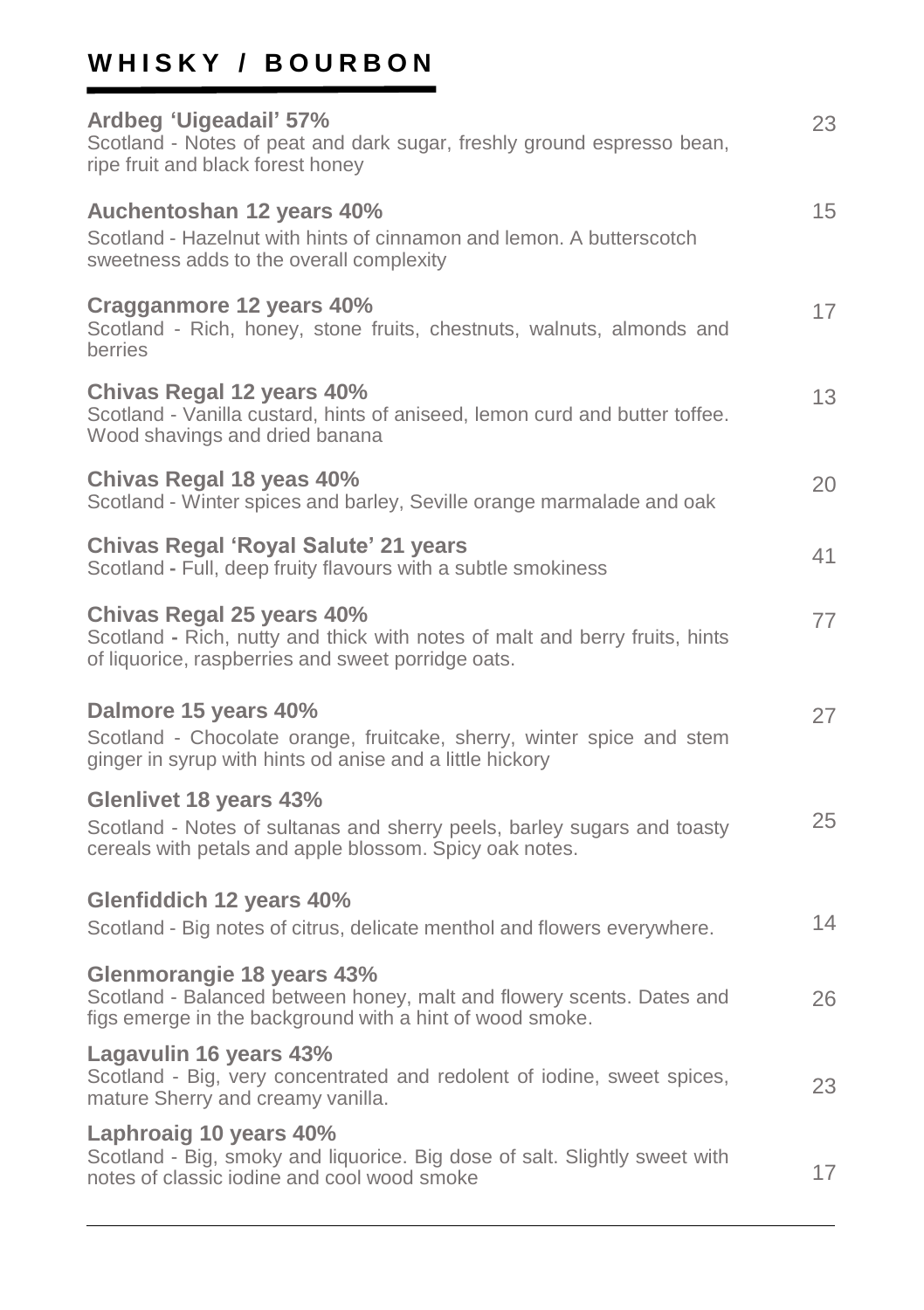| Oban 14 years 43%<br>Scotland - Late autumn fruits, dried figs and honey-sweet spices, followed<br>by a smoky malty dryness                                                                                                                                                                                         | 24 |
|---------------------------------------------------------------------------------------------------------------------------------------------------------------------------------------------------------------------------------------------------------------------------------------------------------------------|----|
| Talisker 10 years 45.8%<br>Scotland - Rich dried fruit sweetness, clouds of smoke and strong barley<br>malt flavours, with a pepper twang.                                                                                                                                                                          | 17 |
| Jameson 4 years 40%<br>Ireland - Floral with a smooth sweetness. Marmalade and fudge, Madeira<br>and a hint of cut grass. Notes of orchard fruits, both fresh and cooked with a<br>little vanilla cream.                                                                                                            | 11 |
| <b>Johnnie Walker 'Blue Label' 40%</b><br>Scotland - Deep richness and smoke, layers of honey and fruit with a<br>remarkably smooth finish                                                                                                                                                                          | 49 |
| <b>Johnnie Walker 'Double Black' 40%</b><br>Scotland - Slightly smoky and almost medicinal on the nose, it offers up<br>hints of vanilla, a little tar, a touch of barbecue sauce, citrus and malt                                                                                                                  | 15 |
| Jack Daniel's 'Old No.7' 40%<br>Tennessee, USA - Hints of dry spice and oily nuts, touch of smoke with<br>notes of banana milkshake and caramel                                                                                                                                                                     | 10 |
| <b>Jack Daniel's 'Tennessee Fire' 35%</b><br>Tennessee, USA - Fantastic heat and spice reminiscent cinnamon<br>sticks and festive biscuits. Smooth, warming with gentle hgints of<br>caramel and toasted oak                                                                                                        | 10 |
| <b>Makers Mark 6 years 40%</b><br>Kentucky, USA - Fruity and rich. Notes of spiced-honey and mixed peels, a<br>little malmsey, hazelnut and a touch of cut fruit with toasty oak, rye and<br>spice, barley malt, finished with a little nut oil with butterscotch and vanilla.                                      | 13 |
| Jim Beam 'White Label' 4 years 40%<br>Kentucky, USA - Vanilla, fresh corn fields and cereal sweetness. Toasty<br>oak, little spice and pepper with acetone note                                                                                                                                                     | 10 |
| <b>Woodford Reserve 7 years 43.2%</b><br>Kentucky, USA - Honey and spice, leather, a touch of cocoa, a little smoke,<br>toasty oak and vanilla cream with a hint of butterscotch. Espresso beans,<br>winter spice, cereal sweetness, plenty of rye, ground ginger, almond oil,<br>toasty oak and a little rum       | 14 |
| Woodford Reserve 'Double Oak' 8 years 43.2%<br>Kentucky, USA - Honey and spice, leather, a touch of cocoa, a little smoke,<br>toasty oak and vanilla cream with a hint of butterscotch. Espresso beans,<br>winter spice, cereal sweetness, plenty of rye, ground ginger, almond oil,<br>toasty oak and a little rum | 15 |
|                                                                                                                                                                                                                                                                                                                     |    |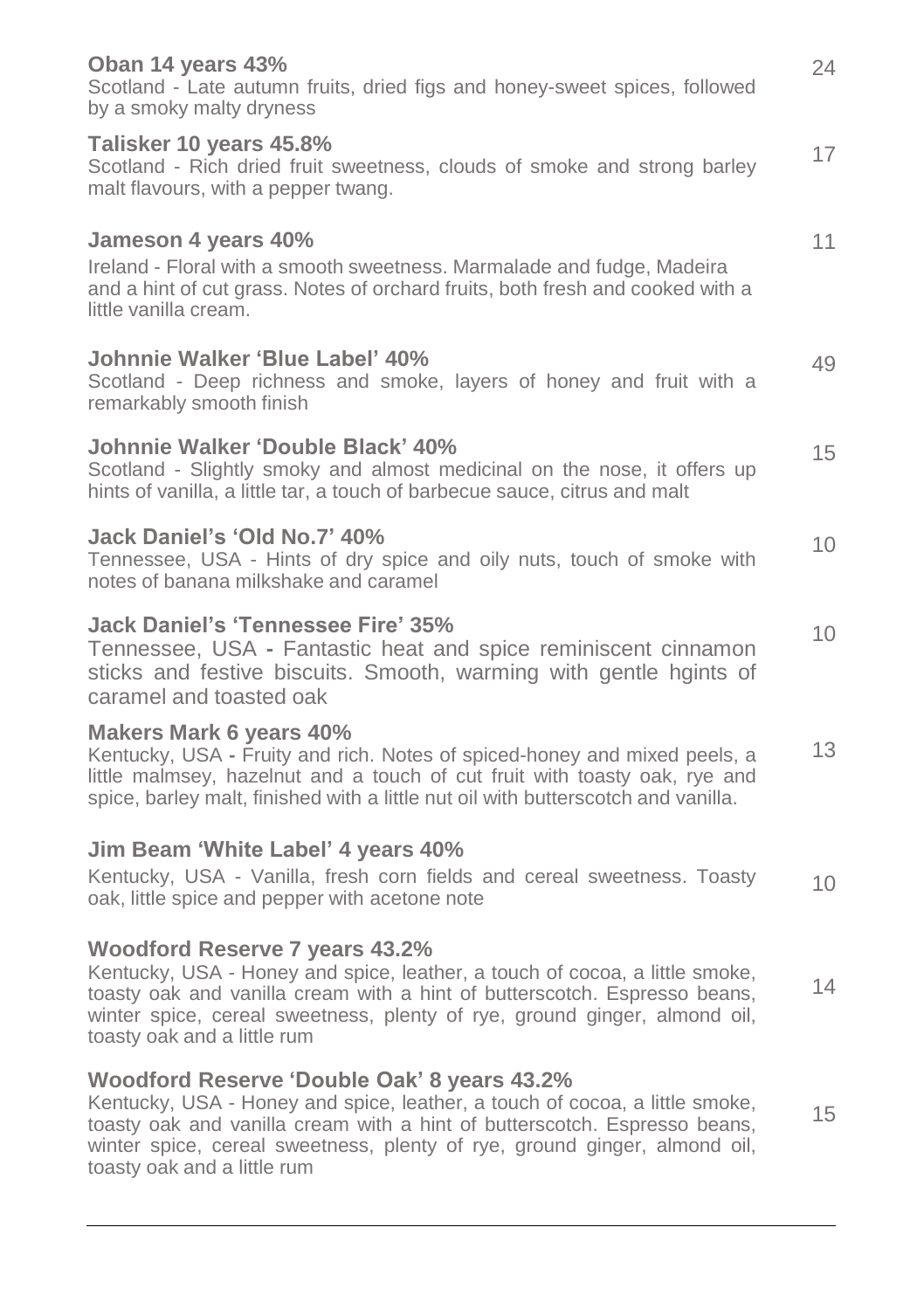# **L I Q U E U R S / L I Q U O R S**

#### **Baileys** Ireland **-** Nutty, toasty, nougat aromas are inviting. sweet, plush medium-to full-bodied palate with balanced layers of cream, toasted nuts, brown spice, and a breath of lightly-aged whisky **Campari**  Italy **-** Notes of sweet cherry and orange, and a spicy edge reminiscent of cinnamon. The longer you sip on it, the more apparent the sweetness becomes. However the bitter dominance never goes away **Chambord** France **-** Not as sweet as many fruity liqueurs, more silky than oily. Black raspberries, black currant, hint of Madagascar vanilla and cognac **Cointreau** France **-** Oranges of various types, like Seville and mandarin. Warm spices lend complexity to the spirit while complementing the orange. Dry, bitter orange, cinnamon, nutmeg, clove **Galliano Vanilla** Italy **-** Herbs, spices and plant extracts. Mediterranean Anise, Juniper, Musk Yarrow, Star Anise, Lavender, Peppermint, Cinnamon and Vanilla. Well balanced. **Galliano Amaretto** Italy **-** Almond and cherries, roasted cocoa beans & a hint of bourbon vanilla **Galliano Sambuca** Italy **-** Smooth, fresh with stimulating notes of star anise. Aromatic complexity of green aniseed and other mixed herbs **Galliano Black Sambuca** Italy - Fresh floral notes of star anise. essential oil, liquorice and a taste of elderberry and red fruits **Kahlua** Mexico - Sweet, creamy/oily feel intense coffee, chocolate and vanilla. smooth and sweet. **Grand Marnier** France - Orange and floral candy with a dryish slightly bitter finish sweet. Some floral/perfume notes of orange blossom, with a cognac notes. **Frangelico** Italy - A rich texture, and a pronounced hazelnut flavour with hints of vanilla and dark chocolate **Ricard 'Pastis'** 10 10 12 11 10 10  $1<sub>0</sub>$ 10 10 12 10

France – Rich anise, but bone dry with a touch of fennel and herbal complexity, soft liquorice and minty lemon freshness  $1<sub>0</sub>$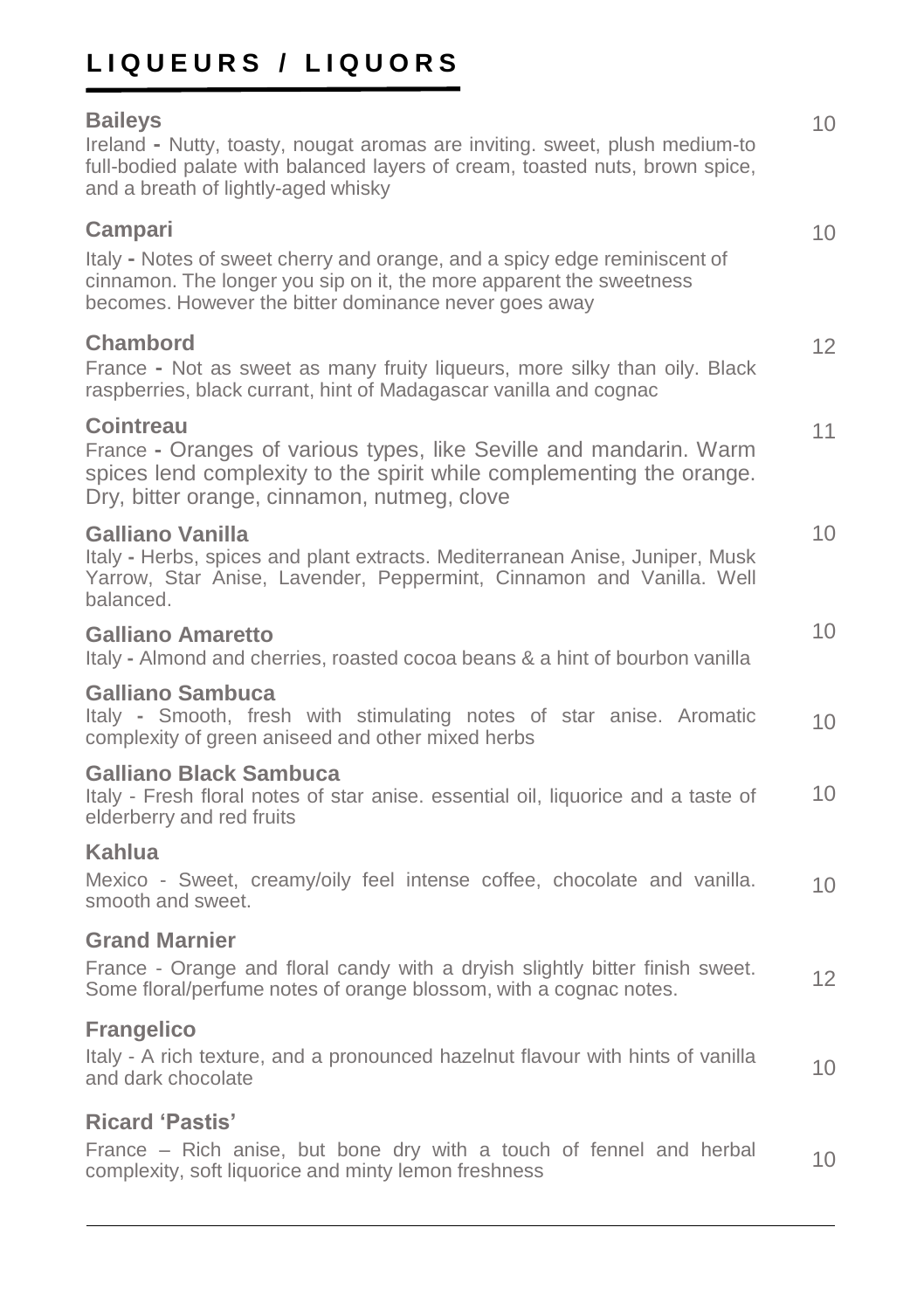# **L I Q U E U R S / L I Q U O R S**

| <b>Malibu</b><br>West Indies - Sweet with a taste reminiscent of coconut, almonds and<br>mocha.                                                              | 10 |
|--------------------------------------------------------------------------------------------------------------------------------------------------------------|----|
| Aperol<br>Italy - Mildly bitter and sweet orange buffered and rounded out by rhubarb<br>with gentian adding a drying alkaline bitterness with floral citrus. | 10 |
| <b>Chartreuse Green</b><br>France - Mix of herbal aromas, oak barrels. Spicy with a hint of saffron                                                          | 14 |
| <b>Southern Comfort</b><br>United States - Sweet and fragrant, with hints of peaches and citrus. The<br>sweetness is moderate and delicate                   | 10 |
| <b>Dolin Vermouth Dry</b><br>France - Sharp citrus aromas and hints of raspberry. Aromatic herbs,<br>fragrant fruit and exotic woods                         | 10 |
| <b>Dolin Vermouth Rouge</b><br>France - Notes of caramel, unique perfume, rich floral aroma with herbs,<br>spice and orange. Sweet with good balance         | 12 |
| De Kuyper Crème De Cacao<br>The Netherlands - Creamy and soft cacao beans, extract of vanilla beans                                                          | 10 |
| De Kuyper Crème De Menthe<br>The Netherlands - Minty fresh taste, feel of "chill" in the mouth. Aromas of<br>peppermint                                      | 10 |
| <b>St Germain</b><br>France - Floral elderflower with very little alcohol and a pleasant sweetness.<br>Bright and fresh but also satisfyingly pungent        | 13 |
| Patron 'Citrónge' Orange<br>Mexico – Bitter orange peel, fruit sweetness, Campari-like bitterness with<br>chocolate-mandarin notes.                          | 13 |
| Patron 'Citrónge' Mango<br>Mexico - Smooth and sweet with light citrus notes and a hint of pineapple<br>and peach                                            | 13 |